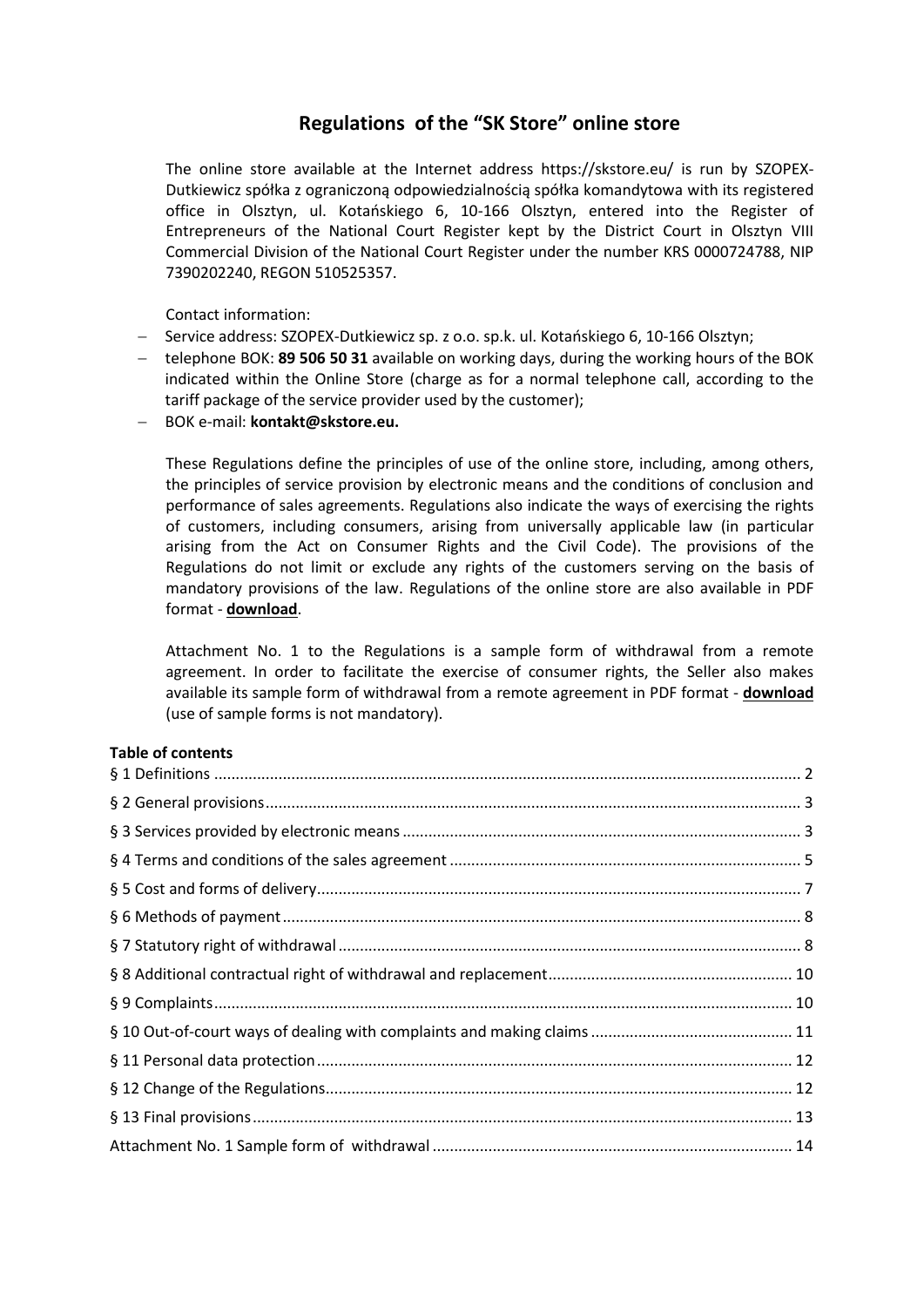## <span id="page-1-0"></span>**§ 1 Definitions**

- 1. The terms listed below, as used in these Regulations, shall have the following meanings:
	- a. **BOK**  the online store's customer service office, run by the Seller, which provides customers with any information related to the operation of the Online Store, including information about services and Products offered and implementation of concluded agreements. Contact details and working hours of the BOK are indicated in the "*Contact*" tab available at the Online Store, and in the preamble to the Regulations.
	- b. **Customer**  persons using the Online Store such as: (1) a natural person with full legal capacity, (2) a natural person who has limited legal capacity, where the agreement concluded is an agreement commonly concluded in minor current affairs of everyday life or where such a person has obtained a legally effective consent of a statutory representative to conclude the agreement, (3) a legal person and (4) an organisational unit without legal personality, which is granted legal capacity by law.
	- c. **Consumer**  a natural person making a legal transaction with the Seller which is not directly related to his/her business or professional activity.
	- d. **Account**  service provided by the Seller electronically, allowing the Customer to use additional functionality of the Online Store, such as: storing information about the Customer's address data and its editing, access to order history, quick returns and exchanges, applications and complaints history, managing Newsletter service subscription, early access to some Products with limited availability. The use of an Account is possible after a correct registration via the registration form available in the Online Store. Access to an Account requires the establishment by the Customer of a login (indicated e-mail address) and a password (string of characters enabling the confirmation of the Customer's identity). Creating an Account in the Online Store enables the use of the Account service in each of the Partner Stores.
	- e. **Store Cart -** service provided by the Seller electronically, enabling the Customer to place an Order, in particular by: storing selected Products (also after the end of the browser session, which, however, does not mean that the availability of the Product or its reservation is guaranteed), providing data necessary to place an Order, enabling the Customer to enter any discount codes, summarizing the price and delivery costs, choosing the place and form of delivery and payment method. The Store Cart enables the Customer to make more than one offer to conclude a Sales Agreement at the same time.
	- f. **Product**  a movable thing offered for sale in the Online Store. All Products offered in the Online Store are brand new.
	- g. **Personalized Product** -Product not prefabricated, manufactured according to customer's specification or used to satisfy customer's individual needs. In relation to the Personalized Product the Consumer has no right to withdraw from the agreement concluded remotely. Personalized Product is also not subject to replacement.
	- h. **Online Store**  e-commerce platform run by the Seller at the following website: https[://skstore.eu/ \(](https://sklepbiegacza.pl/)including subpages), where Sales Agreements and agreements for provision of electronic services are concluded.
	- i. **Partner Store -** stationary or online store operated by the Seller under a brand other than that indicated in the title of the Terms and Conditions. Current list of Partner Stores is available at the Online Store.
	- j. **Stationary Store**  n outlet operated by the Seller.
	- k. **Seller** *-* SZOPEX-Dutkiewicz sp. z o.o. sp. k. with its registered office in Olsztyn, ul. Kotańskiego 6, 10-166 Olsztyn, entered in the Register of Entrepreneurs of the National Court Register kept by the District Court in Olsztyn VIII Commercial Division of the National Court Register under KRS number 0000724788, NIP 7390202240, REGON 510525357, being a party to agreements concluded as part of the Online Store (including Sales Agreements) and the administrator of the Internet Store website.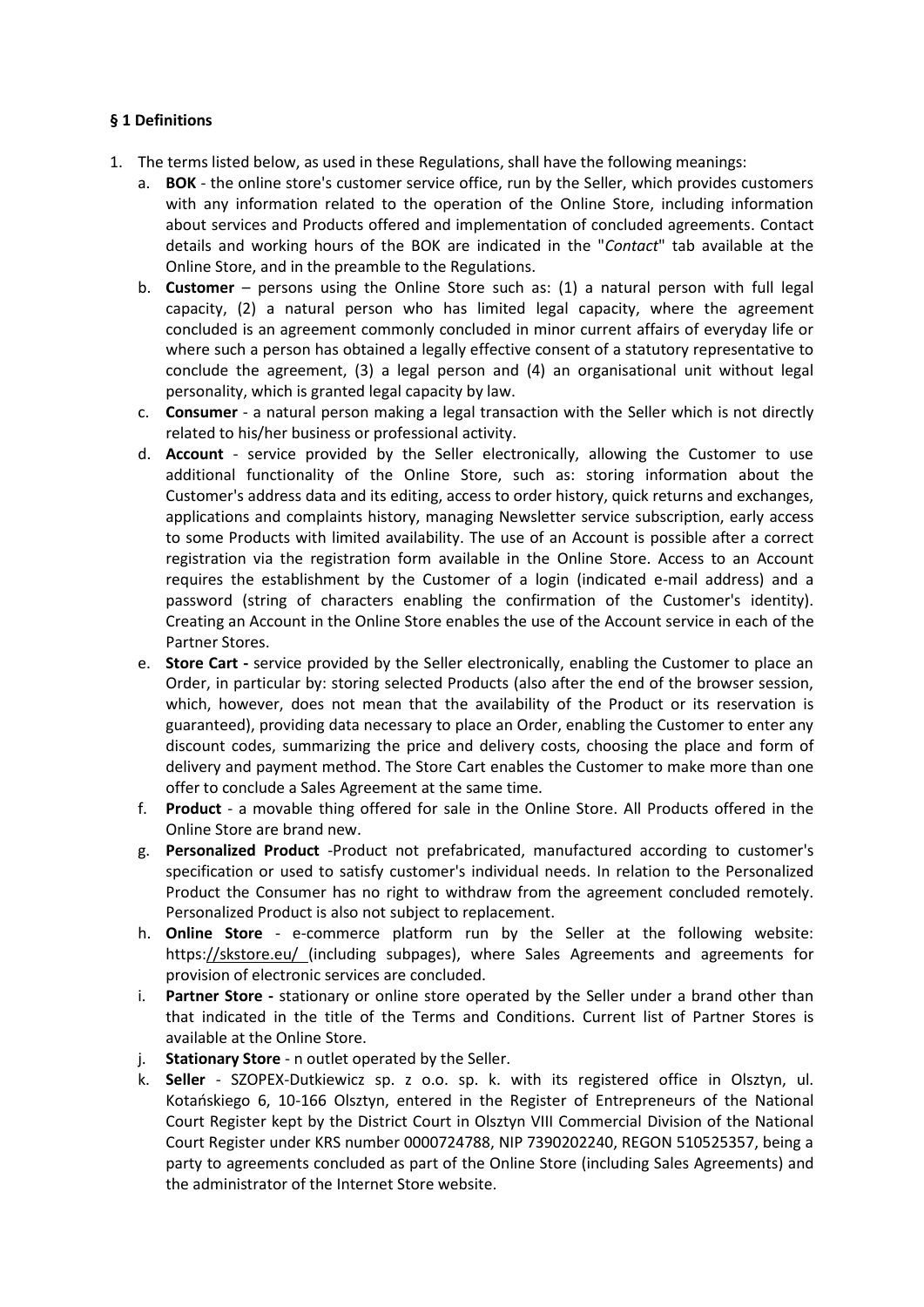- l. **Sales Agreement -** sales agreement within the meaning of the Civil Code, concluded remotely between the Seller and the Customer, in accordance with the provisions of the Regulations and mandatory provisions of law. Each Product covered by an Order is a subject of a separate Sales Agreement.
- m. **Order -** Customer's declaration of will aiming directly at concluding one or more Remote Sales Agreements. An Order may include more than one offer to conclude a Sales Agreement (i.e. include more than one piece of a Product or include more than one type of a Product), however each offer constitutes a separate basis for concluding a separate Sales Agreement.

# <span id="page-2-0"></span>**§ 2 General provisions**

- 1. Acceptance of the Regulations is voluntary, but necessary to place an Order, conclude a Sales Agreement and use services provided electronically by the Seller.
- 2. Information made available in the Online Store is an invitation to conclude a agreement within the meaning of Article 71 of the Civil Code (it does not constitute an offer within the meaning of the Civil Code).
- 3. Agreements shall be concluded by the Seller in the Polish language.
- 4. The use of the Online Store is possible provided that the necessary technical requirements are met:
	- a. computer, smartphone or other similar device with access to the Internet;
	- b. a web browser with JavaScript and cookies enabled, e.g. Mozilla Firefox, Google Chrome, Apple Safari or Microsoft Edge (it is recommended to use an up-to-date version of your web browser);
	- c. active e-mail address.
- 5. The Customer is obliged to use the Online Store in accordance with the Regulations and generally applicable laws. Significant violations of the Regulations those are in particular:
	- a. providing false personal data or failing to promptly notify the Seller about a change in such data (if the update of the personal data is necessary for the performance of the Sales Agreement or services provided electronically);
	- b. supplying content of an unlawful nature, i.e. content violating personal rights and other rights of third parties (prohibition of supplying content of an unlawful nature).
	- c. using of the Online Store in a manner that interferes with its operation or misleading the Seller (in particular, it is prohibited to modify the content provided by the Seller, such as price or Product description and the use of any form of automation of the order placement process, including the use of bots or other similar software);
	- d. sending or placing in the Online Store unsolicited commercial information (spam) .

## <span id="page-2-1"></span>**§ 3 Services provided by electronic means**

- 1. As part of the Online Store, the Seller provides the following services free of charge via electronic means:
	- a. Account,
	- b. Cart,
	- c. Chat,
	- d. Favorites,
	- e. Newsletter (under separate regulations),
	- f. Virtual Advisor.
- 2. The agreement for providing the Account service is concluded for an indefinite period of time, at the moment the customer receives an e-mail with confirmation of correct registration. The customer is entitled to terminate the agreement for Account Services at any time (without giving reasons and free of charge). The customer can also independently determine the date of expiration of the agreement for providing services Account (not less than 3 working days from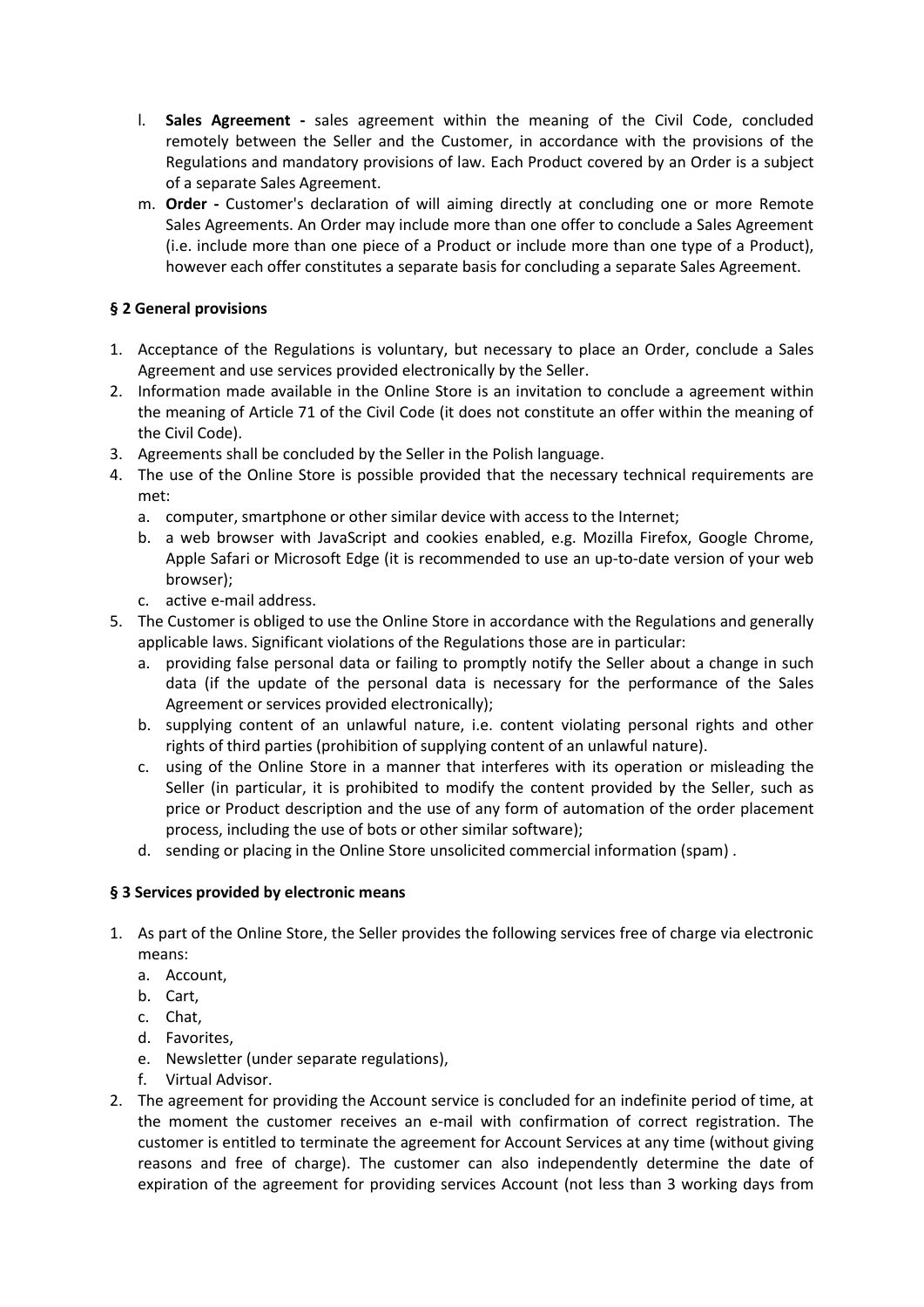submission of a declaration). In order to terminate the agreement for the provision of the Account service, the Customer may send an email with his/her declaration of termination (deletion of the Account) and login to the BOK email address indicated in the preamble to the Regulations. The Account will be removed by the Seller immediately, but within a period not exceeding 3 working days (unless the Customer indicates a different period). Upon removal of the Account, the agreement for the provision of Account services expires.

- 3. Logging into the Account service may also take place through the user accounts created by the Customer on Facebook.com and PayPal.com. Due to the fact that the owners and administrators of these portals are third parties, the Seller is not responsible for the conditions of use of these portals.
- 4. The Store Cart service is a one-time use. The use of the Store Cart begins at the moment of clicking the "add to cart" button and ends at the moment of placing an Order or using the "empty the cart" button. Information about Products added to the Store Cart is stored even after closing a web browser session, but no longer than for a period of 14 days. Adding a Product to the Cart does not mean that the availability of the Product or its reservation is guaranteed.
- 5. The Chat Service makes it possible to obtain answers to Customers' questions about the Products or the operation of the Online Store. The Chat Service is a one-time service and is available during the working hours of the BOK indicated on the "Contact" tab available at the Online Store and in the preamble to the Regulations. The use of the Chat service requires providing an e-mail address, begins when you click on the "Start Chat" button available on the Online Store, and ends when you close the window by clicking the "X" symbol.
- 6. Favorites service allows you to observe the Products selected by the customer, without having to search for them each time in the Online Store. Favorites service is a one-time use. Using the Favorites service starts when you click the button marked with the heart symbol on the Product card (adding the first Product) and ends when you remove the last Product from those observed as part of the service (by clicking the button marked with the trash symbol). Adding a Product to Favourites does not mean that the Product is available or can be booked.
- 7. The Virtual Advisor Service enables a quick selection of Products corresponding to the Customer's preferences from among the Product features indicated by the Seller. The Virtual Advisor service is a one-time service. The use of the Virtual Advisor service starts as soon as you click the "online shoe selection" button on the On-line Store and ends as soon as the selected Products are presented or the browser window is closed.
- 8. The Seller also enables the Customer to browse the content placed within the Online Store.
- 9. The Seller also makes it possible to contact the Store's consultant in audio or video form by means of external applications owned by third parties. If this form of contact is available, click on the appropriate link located on the homepage of the Online Store (the Customer leaves the website of the Online Store at this point). Due to the fact that the applications referred to in the preceding sentences are the property of third parties, the Seller is not responsible for the terms of use of these applications, whose acceptance by the Customer is necessary to obtain contact with a Store consultant in this form.
- 10. The Customer may submit complaints related to the provision of electronic services by the Seller, for example in the form:
	- a. in writing, to the address: SZOPEX-Dutkiewicz sp. z o.o. sp.k. Complaints Department ul. Hozjusza 1r, 10-041 Olsztyn,
	- b. e-mail message, sent to BOK e-mail address (indicated e.g. in the Contact tab available in the Online Store and in the preamble to the Regulations).
- 11. In order to make the complaint referred to in Section 10 above, the Customer is recommended to indicate: (1) the subject of the complaint, i.e. describe the reason for the complaint, (2) his/her contact details and (3) the preferred form of the Seller's response on a durable medium (e.g. email, written form). Recommendations referred to in the preceding sentence are not a condition for submitting a complaint.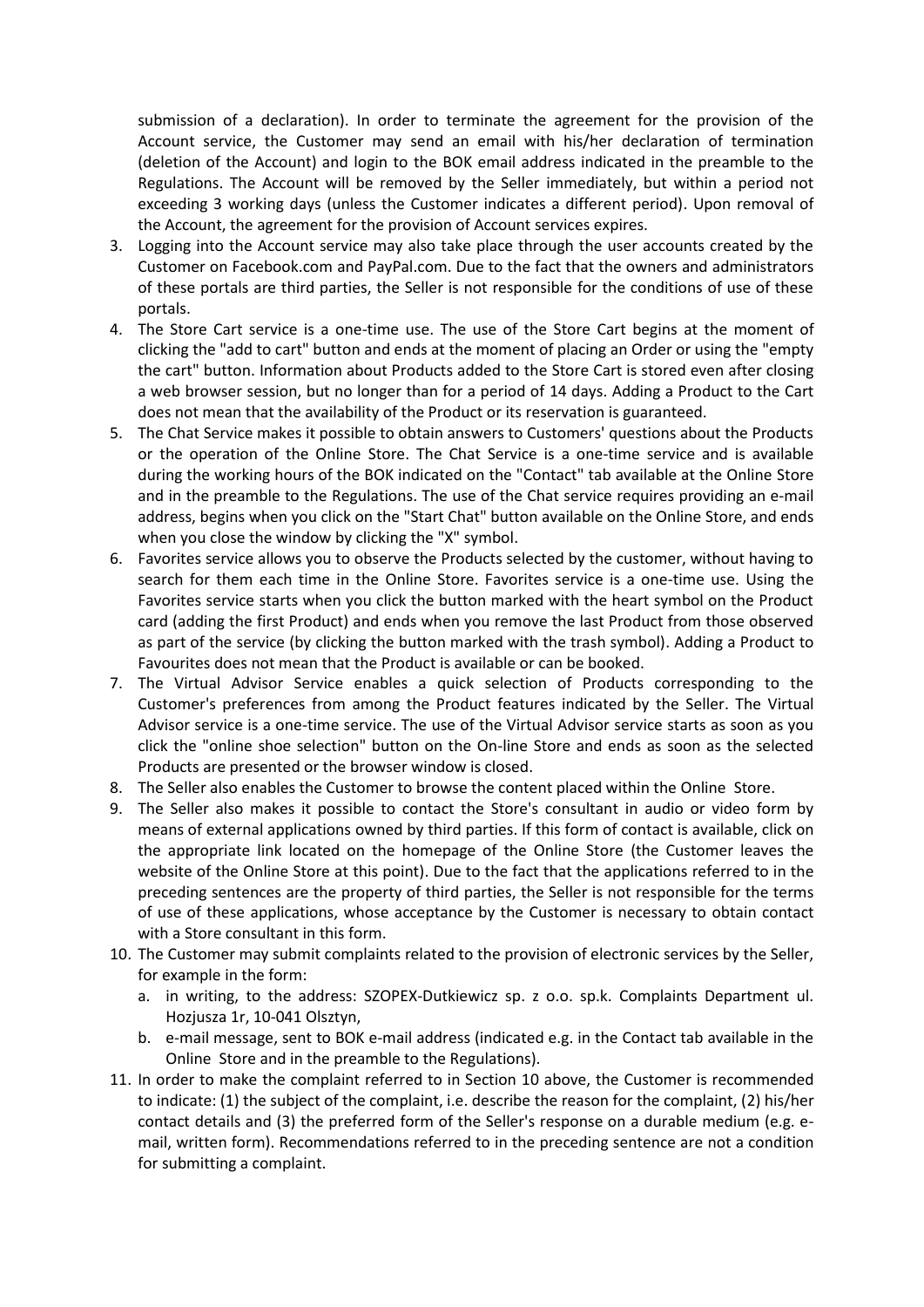- 12. The Seller shall respond to complaints on a durable medium within 30 days of their receipt (unless otherwise provided by separate regulations).
- 13. The Seller may terminate the agreement for the provision of the Account service with a notice period of 14 days in the case:
	- a. discontinuation of the Account service,
	- b. lack of activity of the Customer (logging into the service) for a period of 3 years,
	- c. change in the manner of service provision resulting from technical or organizational reasons, change in the scope of services provided (modification, introduction of new services or withdrawal of some services or functionalities).
- 14. The Seller may terminate the agreement for the provision of services Account with a notice period of 7 days, for important reasons, that is, in case of violation by the Customer of the provisions of § 2.5 above.
- 15. The Seller's declarations referred to in paragraphs 13-14 of this section shall be submitted to the e-mail address of the Customer indicated during registration for the Account service.
- 16. In the case of gross violation by the Customer of the provisions of § 2.5 above, the Seller may also temporarily block or restrict the Customer's access to all or selected services provided by the Online Store (including refusal of the Order). The Seller shall inform the Customer, by sending a message to the e-mail address provided by the Customer, about the scope, reason and duration of blocks or restrictions referred to in the preceding sentence. The provisions of points 10-12 of this paragraph shall apply respectively.
- 17. Recording, securing and making available the significant provisions of the agreement for the provision of services by electronic means takes place by sending the Customer an e-mail to the indicated e-mail address.

## <span id="page-4-0"></span>**§ 4 Terms and conditions of concluding a sales agreement**

- 1. Information on the main characteristics of the service, including the subject of the service and the method of communication with the Customer, are available in the Online Store, in particular on subpages related to individual Products.
- 2. The Seller enables to conclude a Sales Agreement through execution of Orders placed by the Customer:
	- a. within the scope of the Online Store (via Cart);
	- b. by telephone, through the BOK exclusively on the initiative of the Customer.
- 3. In order to conclude a Sales Agreement via the Cart (item 2, point a above), you must add the selected Product(s) to the Cart, enter a possible discount code and click on the "place an order" button, and then take further technical steps in accordance with the displayed messages, i.e:
	- a. enter (or choose from the memorized in the case of customers of the Account service) address data and possibly also data for VAT invoice;
	- b. choose the method of payment and the form and address of delivery;
	- c. click the "order and pay" button, which results in sending the Order to the Seller (order with obligation to pay).
- 4. Until the moment of clicking the "Order and pay" button the Customer has the possibility of modifying the Order, correcting any errors (in terms of selected Products and other data indicated in section 3 above).
- 5. Before placing an Order, the Seller shall inform the Customer of the total price or remuneration for performance including taxes or the method of calculating their amount, as well as fees for delivery, postal services and any other fees, and when the amount of such fees can be determined - of the obligation to pay them (order summary). The Seller may introduce a limit of Products or a limit of total price for the Products that may be covered by one Order.
- 6. By clicking the "order and pay" button the Customer makes an offer to the Seller to conclude one or more Sales Agreements. The confirmation of placing an offer(s) by the Customer is an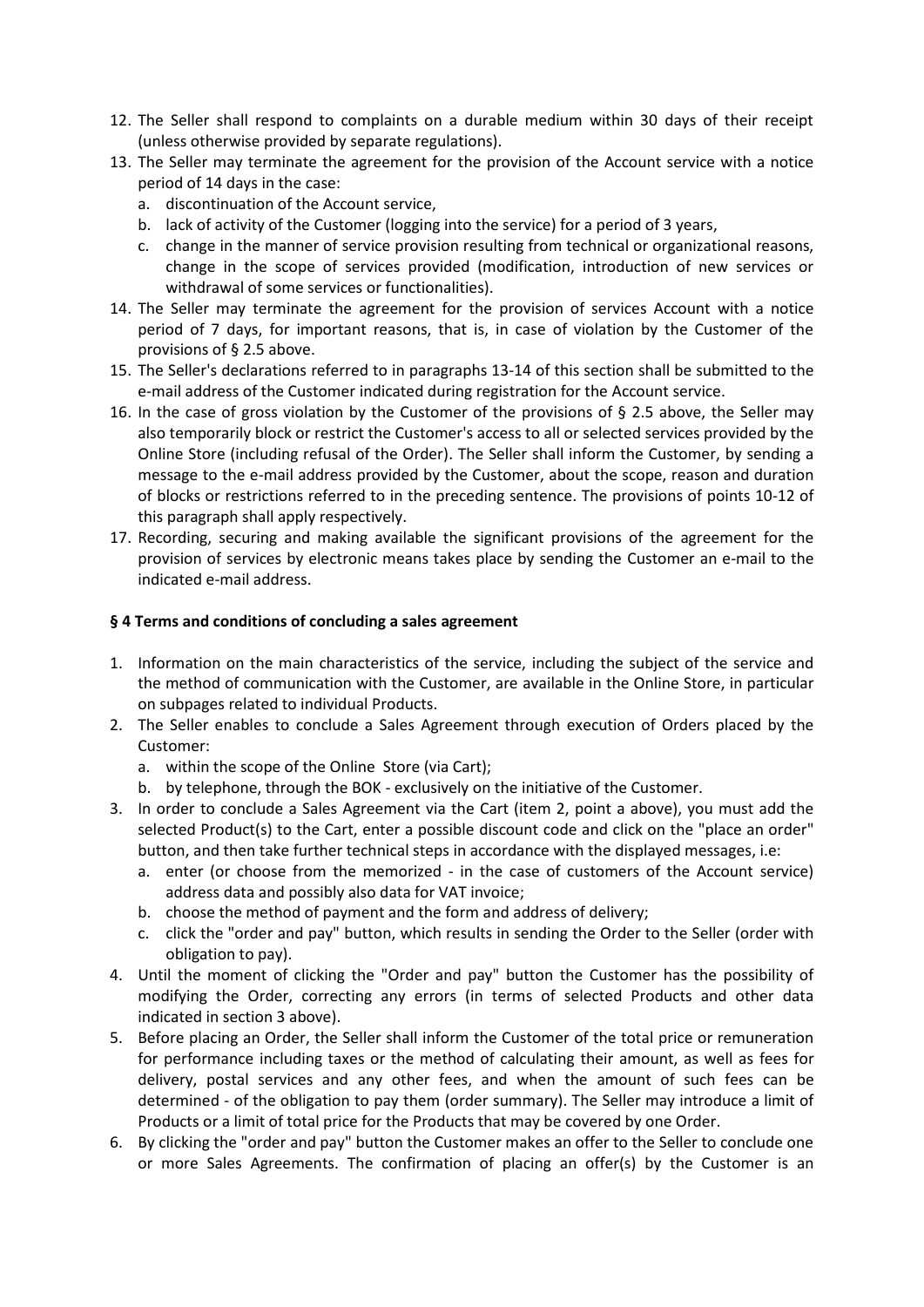automatic e-mail with the title "Order Placement Confirmation" sent by the Seller to the indicated e-mail address.

- 7. If you choose to pay by prepayment (payment in advance), you may be redirected to a third party payment provider.
- 8. The Seller immediately verifies the Customer's Order and then: (1) confirms the acceptance of the Customer's offer(s) by sending an e-mail with the title "Order submitted for execution "or (2) informs the Customer that the Order cannot be executed (the Customer's offer(s) are not accepted), in particular if: the Customer violates the provisions of § 2(5) above, fails to make a prepayment within the period indicated in  $\S$  6(7) below or fails to conclude a consumer credit agreement within the period indicated in § 6(8) below.
- 9. The Sales Agreement is concluded upon the acceptance of the Customer's offer(s) by the Seller, that is upon the receipt by the Customer of the e-mail with the title "Order delivered for execution" containing the confirmation of the terms of the Sales Agreement.
- 10. If the Customer has chosen cash on delivery (payment on delivery) the Sales Agreement is concluded on condition subsequent to timely collection and payment for the shippment. A refusal to collect or pay for the shipment within the agreed term results in the Sales Agreement being considered unconcluded, of which the Seller will notify the Customer via email. The provisions referred to in the preceding sentences shall apply respectively when a Customer's Order includes more than one Sales Agreement.
- 11. In case the Customer does not collect the paid shipment (within the timeframe resulting from the chosen form of delivery), BOK will contact the Customer in order to arrange an additional date of collection. In case the Customer again fails to collect the package, the Seller is entitled to withdraw from the Sales Agreement by sending an email to the Customer's address. At the same time, the Seller shall immediately return to the Customer the payment received (using an identical method of payment). The provisions referred to in the preceding sentences shall apply respectively when the Customer's Order includes more than one Sales Agreement.
- 12. Regardless of other rights arising from the Regulations and mandatory provisions of law, the Customer may cancel the submitted Order, and after acceptance of the offer(s) by the Seller, withdraw from the concluded one or more Sales Agreements, by contacting the BOK, until receipt of an e-mail message about confirmation of the Order.
- 13. In the event when the fulfillment of benefits under a Sales Agreement by either party becomes impossible in whole or in part, the relevant provisions of the Civil Code shall apply, whereby the Seller shall immediately return to the Consumer any payment received (using an identical method of payment).
- 14. The Customer shall not bear any costs related to the impossibility of execution of the order, cancellation of the order and withdrawal from the Sales Agreement referred to in this paragraph (except for costs arising from legal regulations).
- 15. In case of concluding a Sales Agreement by phone, at the Customer's initiative, the provisions of this section shall apply respectively. For technical reasons, all telephone conversations conducted by BOK are recorded.
- 16. In the case of giving additional consent, the Customer also receives SMS messages with information on the status of the Order.
- 17. Promotions and discounts valid in the Online Store do not merge, unless otherwise specified in their regulations.
- 18. Fixing, securing and making available the important provisions of the Sales Agreement takes place by sending the Customer an e-mail with confirmation of the Order. After concluding a Sales Agreement, the Seller shall make available to the Customer a proof of purchase (VAT invoice) attaching it to the parcel and in an electronic form within the Account service, and upon the Customer's request also in an electronic form, to the e-mail address indicated by the Customer.
- 19. Due to limited availability of certain Products, the Seller may introduce quantitative restrictions on sales of the Product (e.g. each Customer may place an Order for no more than 1 Product of a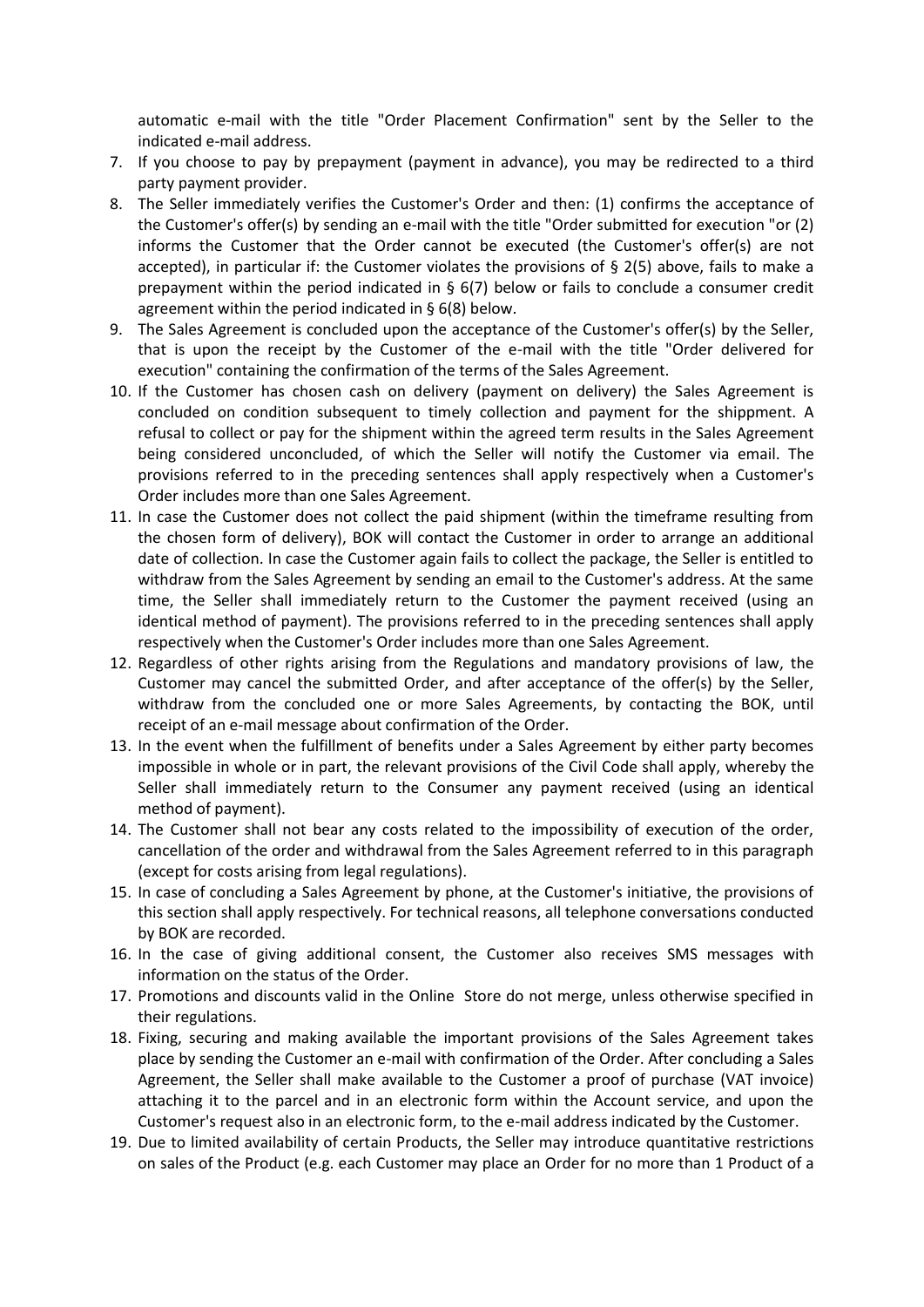given type in a given size). Information about possible restrictions on the sale of Products will be each time placed on the subpages for particular Products.

- 20. The Seller may also make some launch Products available for sale, in the first place, to users of the Account service, who have already completed at least one Sales Agreement. Information about possible priority in the possibility of placing an Order for a given Product and its validity period shall each time be placed on the subpages for individual Products.
- 21. The Online Store makes it possible to order some Products with an individual imprint made according to the Customer's specification (Personalized Product). The Product with an individual print option is marked with the words: "personalised product", "print option possible", "print" or other similar phrase.
- 22. A Personalised Product may contain an inscription chosen by the Customer (e.g. name, surname, nickname) and a number chosen by the Customer between 0-99. The data for the imprint must be provided when placing the Order.
- 23. The Online Store reserves the right not to accept the Order in case the Customer indicates as the content of the imprint: insulting words, violating the dignity of third parties or commonly recognized as vulgar.
- 24. The cost of the imprint is indicated when placing the Order.
- 25. The execution time for a Personalized Product may extend by 10 working days in relation to the execution time indicated in the Regulations for a standard Order.
- 26. In the case of placing an Order for a Personalised Product, the provisions of sections 10 and 11 above shall not apply.

#### <span id="page-6-0"></span>**§ 5 Cost and forms of delivery**

- 1. Delivery of the Product is possible on the territory of the Republic of Poland and to selected countries indicated in the "Cost and *Forms of Delivery*" tab, available at the Online Store.
- 2. The Product delivery costs are incurred by the Customer, unless the Sales Agreement provides otherwise. The Seller may establish a minimum threshold of the Order value above which the Seller incurs Product delivery costs. Up-to-date information about available Product delivery methods and their costs is given to the Customer in the " Cost and *Forms of Delivery* " tab available at the Online Store and each time during the process of submitting the Order (before submitting the offer referred to in § 4).
- 3. The forms of delivery available may depend on the Product selected by the Customer, the method of payment and the number of offers placed.
- 4. The Customer may choose to collect the Product in person at a selected Outlet (also a Partner Store).
- 5. The date of delivery to the Customer consists of the time of preparation of the Order for shipment by the Seller and the time of delivery of the Product by the carrier.
- 6. The expected delivery date is indicated under the " Cost and *Forms of Delivery* " tab. The Seller may also indicate the expected delivery date while placing the Order. Unless the " Cost and *Forms of Delivery* " tab or the method indicated in the preceding sentence indicates a shorter term, the expected delivery term is up to 14 working days (delivery within Poland) or up to 28 working days (delivery to other countries). If more than one Product is ordered, the expected delivery period is equal to the longest of the delivery periods indicated for the individual Products.
- 7. If more than one Sale Agreement is concluded at the same time (i.e. the Order consisting of more than one offer), the ordered Products may be delivered to the Customer in more than one shipment, but the Customer shall not bear any additional costs related to the separation of the shipments.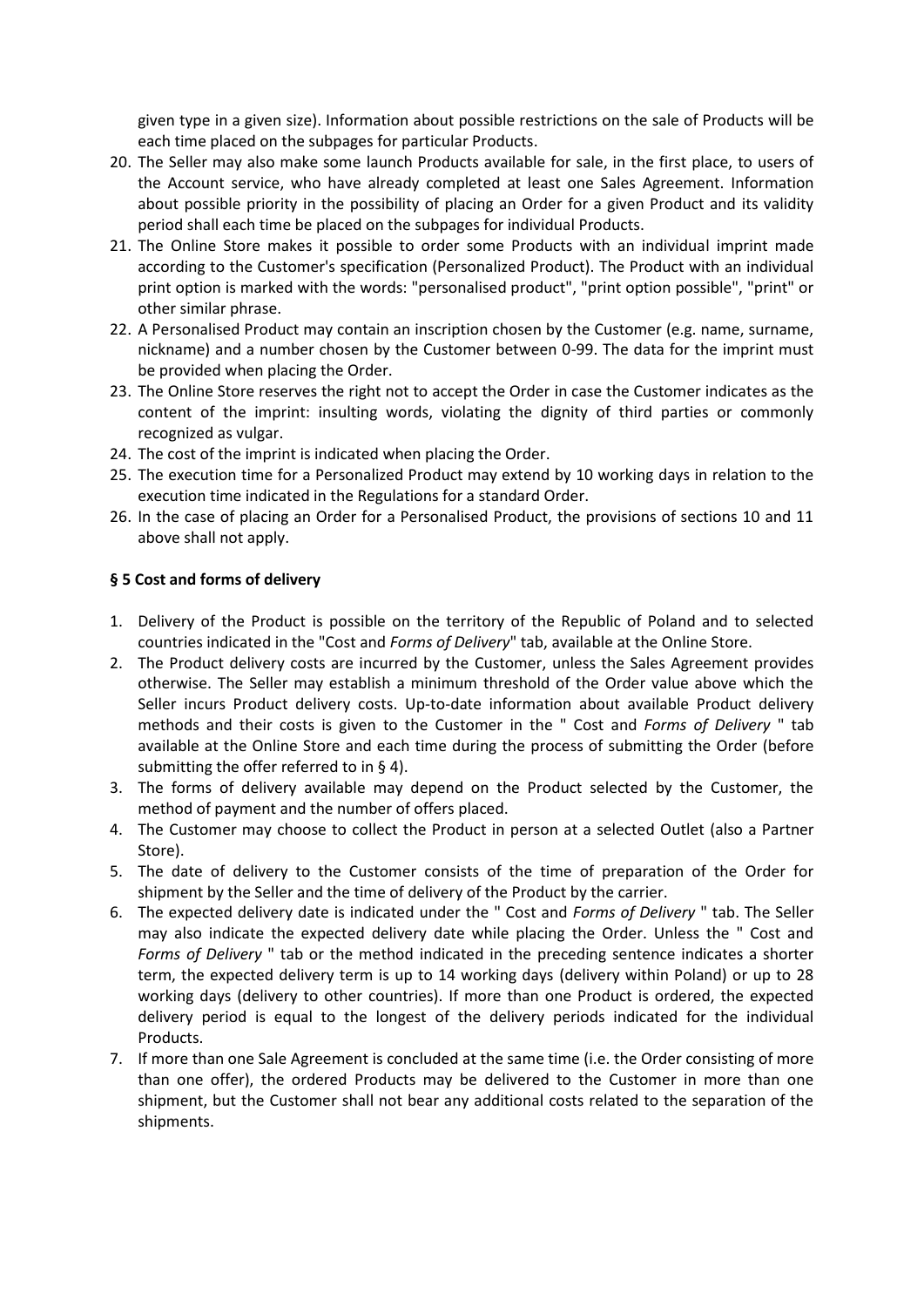## <span id="page-7-0"></span>**§ 6 Methods of payment**

- 1. The Seller makes available to the Customer various methods of payment for the Sales Agreement, including in particular electronic prepayment (in advance) with the help of external payment service providers and payment on delivery. The Customer chooses the payment method from those made available by the Seller.
- 2. Current information on available methods of payment shall be indicated to the Customer in the "Methods of payment" tab available in the Online Store and each time during the placement of an Order (before submitting the offer referred to in § 4).
- 3. The methods of payment available may depend on the Product selected by the Customer, the form of delivery selected and the number of bids submitted.
- 4. Settlement of electronic payment and payment card transactions is carried out through external services operated by payment service providers.
- 5. If the Seller does not receive the payment of the Customer who has chosen to pay in advance, the BOK may contact the Customer to remind him of the payment, in particular through an email sent to the Customer's email address.
- 6. If the Customer chooses cash on delivery payment method, the Customer is obliged to make payment on delivery.
- 7. If the Customer chooses the prepayment method (in advance), with the help of third party payment service providers, the Customer is obliged to pay the price and possible Product delivery costs and other optional fees resulting from the Sales Agreement within 2 hours from placing the Order, i.e. from receiving the automatic email from the Seller with the title "Order Placement Confirmation". Failure to make payment within the period referred to in the preceding sentence results in inability to complete the Order (non-acceptance of the Customer's offer).
- 8. If the Customer chooses a payment method with a deferred payment date, failure to conclude a consumer credit agreement within 3 working days from placing the Order will result in the inability to complete the Order (non-acceptance of the Customer's offer(s)).

## <span id="page-7-1"></span>**§ 7 Statutory right of withdrawal**

- 1. A consumer who has entered into a remote agreement may withdraw from it within 14 days without giving any reason and without incurring costs (except for costs arising from generally applicable provisions of law).
- 2. The period for withdrawal shall begin:
	- a. for an agreement in the performance of which the Seller gives the Product, being obliged to transfer its ownership - from taking possession of the Product by the Consumer or a third party indicated by him other than the carrier, and in the case of an agreement that:
		- − includes multiple Products which are delivered separately, in batches or in parts from taking possession of the last Product, batch or part,
		- − consists in a regular delivery of the Product for a specified period from taking possession of the first Product;
	- b. for other agreements from the date of conclusion of the agreement.
- 3. The Consumer may withdraw from the agreement by making a declaration of withdrawal to the Seller. The declaration can be made using a form attached as Attachment no. 1 to these Regulations or using a form available at the Online Store (bookmark: "*Returns and exchanges*"). The use of these forms is not obligatory.
- 4. In order to meet the deadline it is sufficient to send the declaration before its expiry.
- 5. The declaration of withdrawal can be made, for example:
	- a. in writing to the address SZOPEX-Dutkiewicz sp. z o.o. sp.k. Magazyn Zwrotów, ul. Hozjusza 1z, 11-041 Olsztyn;
	- b. in electronic form by sending an e-mail to: [kontakt@skstore.eu,](mailto:kontakt@skstore.eu,)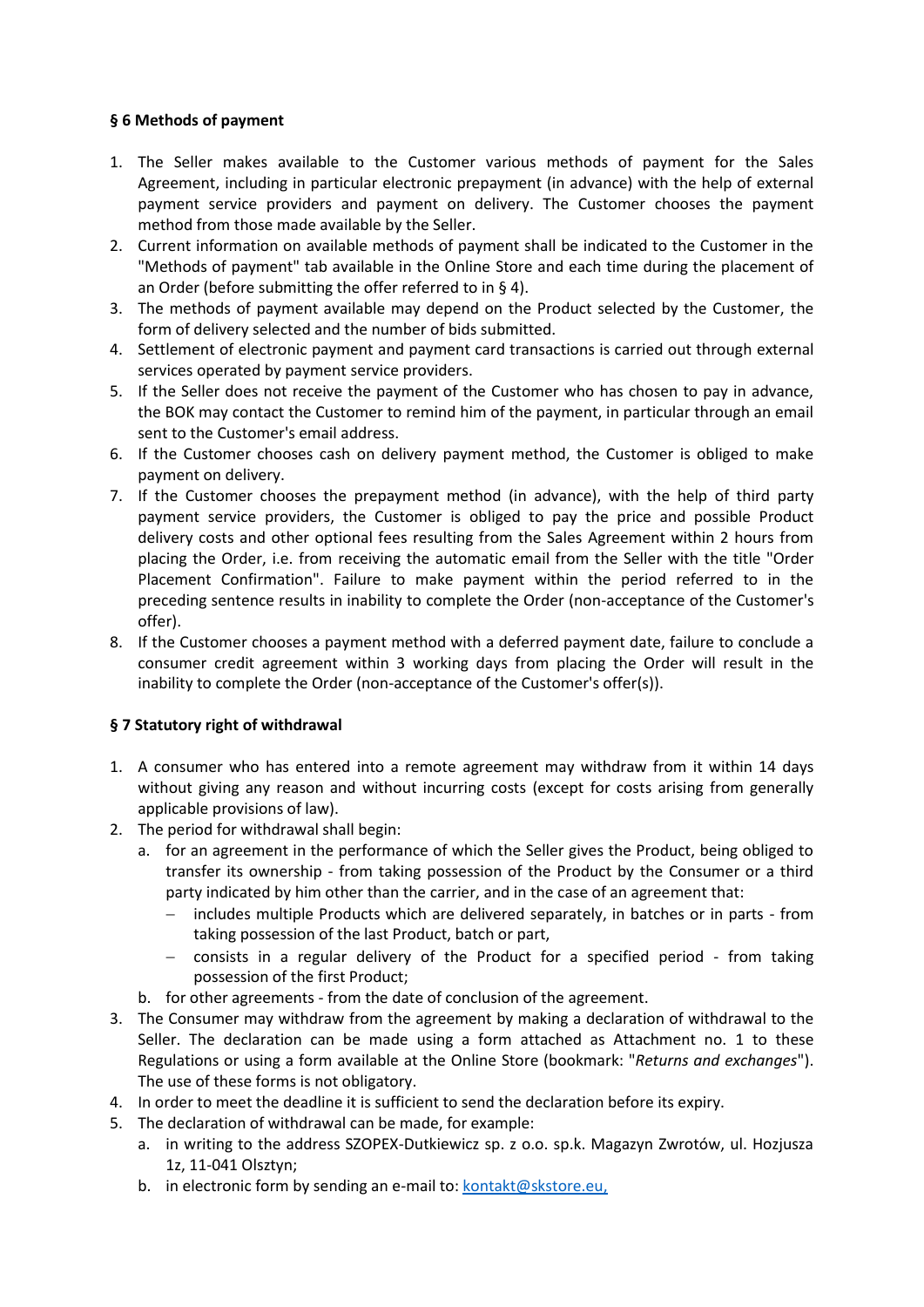- c. within the Account service.
- 6. The Seller is obliged to immediately send to the Consumer on a durable medium confirmation of receipt of notice of withdrawal from the agreement submitted electronically.
- 7. In the case of withdrawal from a remote agreement, the agreement shall be considered as not concluded.
- 8. The Seller shall immediately, no later than within 14 days from the date of receipt of the Consumer's declaration of withdrawal from the agreement, return to the Consumer all payments made by him, including the costs of delivery of the Product. The Seller shall make reimbursement using the same method of payment as the Consumer used, unless the Consumer has expressly agreed to a different method of reimbursement, which does not involve any costs to him. If the Seller has not offered to collect the Product from the Consumer himself, he may withhold the reimbursement of payments received from the Consumer until he receives the Product back or the Consumer provides evidence of its return, whichever event occurs first.
- 9. If the Consumer has chosen a method of delivery other than the least expensive usual method of delivery offered by the Seller, the Seller shall not reimburse the Consumer the additional costs incurred by him.
- 10. The Consumer is obliged to return the Product to the Seller or transfer it to a person authorized by the Seller to collect it immediately, but no later than 14 days from the date, on which he withdrew from the agreement, unless the Seller offered to collect the Product himself. To keep the deadline it is enough to send back the Product before its expiry. Seller indicates the following address to return the Product:

SZOPEX-Dutkiewicz sp. z o.o. sp.k.

Magazyn Zwrotów

Ul. Hozjusza 1z, 11-041 Olsztyn.

The Consumer shall only bear the direct costs of returning the Product, unless the Seller has agreed to bear them.

- 11. The Consumer shall be liable for any diminished value of the Product resulting from the use of the Product beyond what is necessary to ascertain the nature, characteristics and functioning of the Product.
- 12. The right of withdrawal from a remote agreement does not apply to agreements:
	- a. for the provision of services where the Service Provider has performed the service in full with the express consent of the Consumer who has been informed before the performance of the service by the Service Provider that after the fulfilment of performance by the Service Provider he/she will lose the right of withdrawal;
	- b. in which the subject of the performance is a non-refabricated thing, produced according to the specification of the consumer or serving to meet his individual needs;
	- c. in which the subject of performance is a perishable item or an item with a short shelf life;
	- d. in which the subject of the performance is an item delivered in a sealed package that cannot be returned after opening the package due to health protection or hygiene reasons, if the package has been opened after delivery;
	- e. in which the subject of the performance are things which after delivery, due to their nature, are inseparable from other things;
	- f. concluded by public auction;
	- g. for the supply of digital content which is not recorded on a tangible medium if the performance has begun with the consumer's express consent before the end of the period for withdrawal and after the trader has informed the consumer of the loss of the right of withdrawal.
- 13. The rights of the Consumer, referred to in this paragraph above, shall also be granted to a natural person who concludes a agreement directly related to his/her business activity, if the content of the agreement shows that it is not of a professional nature for that person, resulting in particular from the subject of his/her business activity made available on the basis of the provisions of the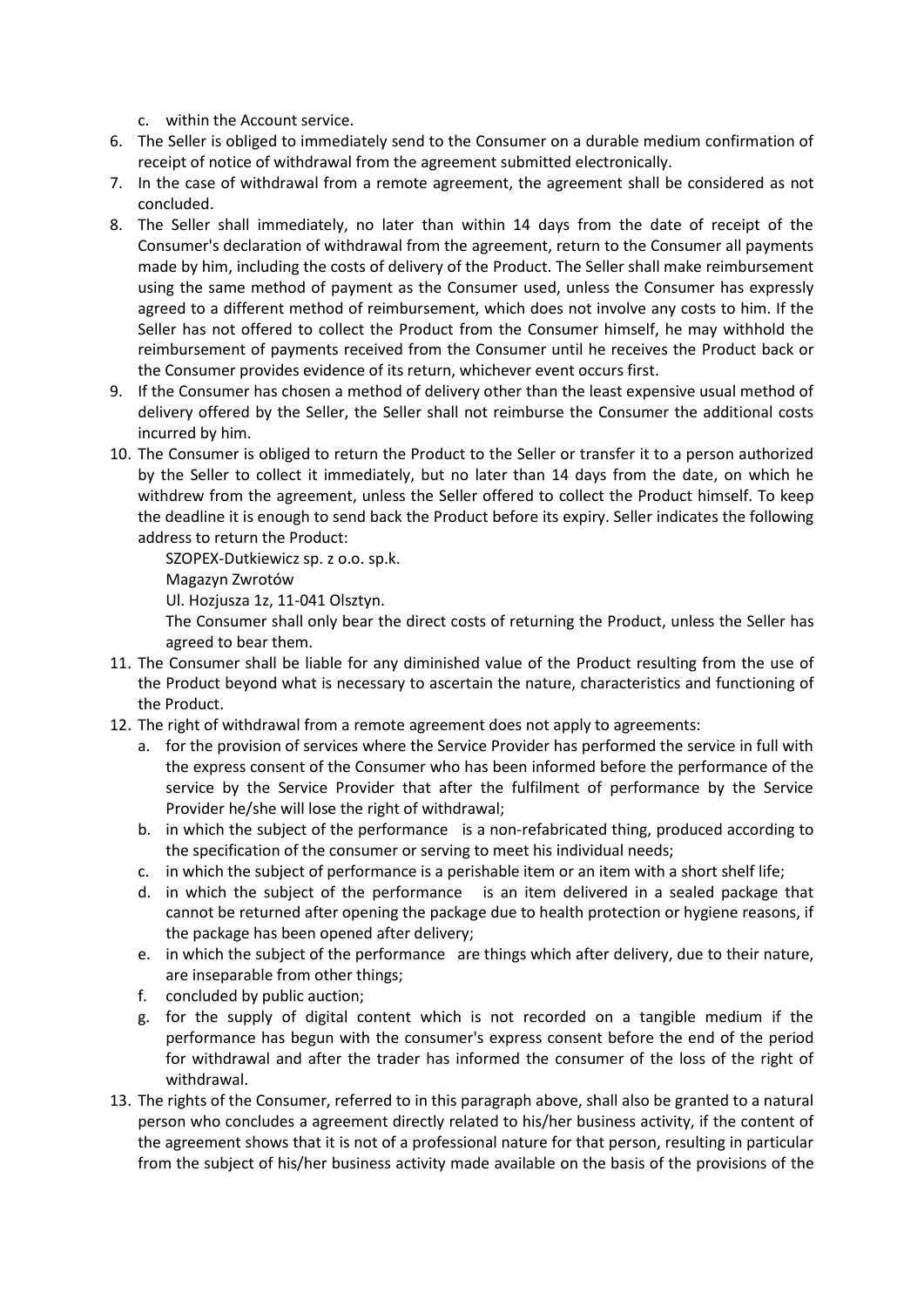Central Register and Information on Business Activity. Whenever this section refers to a Consumer, it shall also mean the natural persons referred to in the preceding sentence.

#### <span id="page-9-0"></span>**§ 8 Additional contractual right of withdrawal and replacement**

- 1. Notwithstanding the statutory right of withdrawal described in § 7, a Customer who is a Consumer may withdraw from a remote sales agreement within a period of 15 to 30 days from the date referred to in § 7.2 (this is an additional contractual right of withdrawal from the sales agreement, resulting from these Regulations). The right referred to in the preceding sentence shall be granted only to Consumers (not to persons referred to in § 7.13 above).
- 2. Additional contractual right of withdrawal from the sales agreement shall apply only to Products that are unused and complete (i.e. containing all tags, markings and protective elements) as of the moment of handing over the Product to the Consumer or a third party indicated by the Consumer. Additional contractual right of withdrawal expires if the Consumer used the Product in a manner beyond that necessary to establish the nature, characteristics and functioning of the Product.
- 3. To the extent not regulated in this paragraph, to the additional contractual right of withdrawal from the sales agreement, the provisions of the Regulations on the statutory right of withdrawal from the remote agreement, shall apply respectively.
- 4. Regardless of the rights of withdrawal from the sales agreement described in § 7 above and in the text of this paragraph, a Customer of the Account service who is a Consumer may submit, within the functionality of this service, within 30 days from the date referred to in paragraph 7.2, a request for replacement of the Product received for the same Product in another size or another Product, but at the same price. Submitting a request for exchange does not mean that the Product is available or booked.
- 5. The provisions of this paragraph (especially paragraph 2 above) shall apply accordingly to Product replacement. Exchange is only possible for Products delivered in the territory of the Republic of Poland.
- 6. If it is not possible to carry out the exchange, BOK will contact the Customer in order to agree on the further procedure (withdrawal from the sales agreement on the terms and conditions specified in the Regulations or returning the Product to the Customer free of charge).
- 7. In the event that the Customer, in accordance with the procedure described in paragraph 6 above, decides to withdraw from the sales agreement, the date of request for withdrawal from the sales agreement shall be deemed to be the date of request for replacement within the Account service.
- 8. Additional right of withdrawal from the Sales Agreement as well as the right to exchange the Product are not granted in relation to the Personalized Products.
- 9. In case of conclusion of a Sales Agreement with a Customer who is not a Consumer or the person referred to in § 7.13 above, the Seller has the unilateral right to withdraw from the Sales Agreement without giving any reason, within 14 days from its conclusion. To the extent permitted by mandatory provisions of law, any claims against the Seller for withdrawal from the Sales Agreement, as referred to in the preceding sentence, are excluded.

#### <span id="page-9-1"></span>**§ 9 Complaints**

- 1. The Seller is liable to the Customer if the sold item (Product) has a physical or legal defect (warranty). The principles of the Seller's liability are set out in the Civil Code.
- 2. The Seller is obliged to deliver the Product without defects.
- 3. The Seller is liable under the warranty if a physical defect is found before the lapse of two years from the date of release of the Product to the Customer.
- 4. In order to report a defect in the Product (making a complaint), it is recommended that the Customer: (1) describe the defect and state the date on which it was found, (2) make a selected request to bring the Product into conformity with the agreement or make a declaration about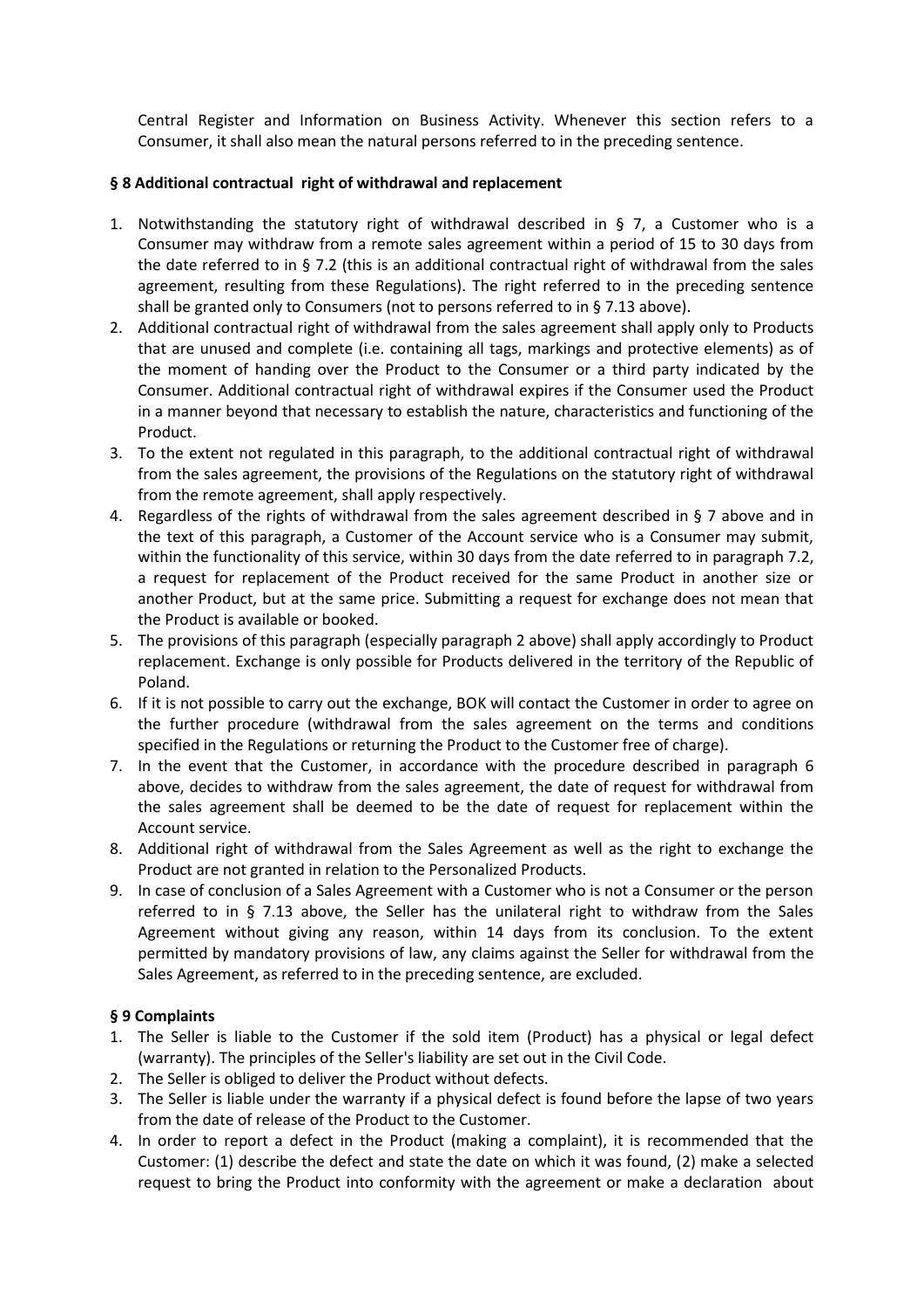price reduction or withdrawal from the agreement, (3) prove the conclusion of the Sales Agreement with the Seller (e.g. provide the order number, attach a copy of the receipt or VAT invoice, attach a printout of the payment card), (4) provide contact details and (5) the preferred method of notification about the complaint handling (e.g. e-mail or SMS). Recommendations referred to in the preceding sentence are not a condition for lodging a complaint.

- 5. If the Product has a defect, the Customer may request: (1) replacement of the Product, (2) removal of the defect, and is also entitled to: (3) make a declaration of price reduction or (4) withdraw from the agreement. Detailed Regulations for exercising these rights, including restrictions on their use, as well as the Seller's rights, are set out in the Civil Code.
- 6. A complaint may be submitted on the basis of the complaint form available in the Online Store (bookmark "*Complaints*") and within the Account service.
- 7. In order to process the complaint, it is recommended to deliver the Product to the Seller so that it can be examined. The Product should be delivered to any Outlet of the Seller (current list of outlets is available on the Website) or sent to the address:

SZOPEX-Dutkiewicz sp. z o.o. sp.k.

Dział Reklamacji

Ul. Hozjusza 1r, 11-041 Olsztyn

- 8. The Seller shall respond to the Customer's complaint immediately, no later than within 14 days of its receipt.
- 9. Additional information about the warranty complaint (including the fastest way to make a complaint) is available in the "*Complaints*" tab available in the Online Store.
- 10. The Seller's liability under warranty is excluded towards the Customer who is not a Consumer, pursuant to Article 558 § 1 of the Civil Code.
- 11. Regardless of the rights under the warranty, some Products may also be covered by the manufacturer's or distributor's warranty (the Seller does not grant any additional warranty for the Products. The rights resulting from the guarantee are specified in each guarantee document attached to the Product or made available in another form by the manufacturer or distributor.
- 12. The mode of making a complaint about services provided electronically is described in  $\S 3$ .
- 13. In order to submit complaints concerning issues other than warranty or provision of electronic services, it is recommended to apply the procedure described in § 3 accordingly.

## <span id="page-10-0"></span>**§ 10 Out-of-court ways of dealing with complaints and making claims**

- 1. The Consumer may use the out-of-court ways of dealing with complaints and making claims. Consent to participate in the procedure for out-of-court dispute resolution is voluntary (the provisions of this paragraph are for information purposes only). If necessary, the Seller shall submit a declaration of consent or refusal to participate in the proceedings referred to in the preceding sentence in writing or on another durable medium.
- 2. The Consumer may use the following examples of out-of-court complaint and making claims procedures:
	- a. submit a request to the provincial inspector of trade inspection competent for the place where the Service Provider conducts its business activity, for making it possible to approximate the positions of the parties in order to resolve the dispute or to present the parties with a proposal to resolve the dispute;
	- b. file a request with the permanent arbitration court operating at the regional inspectorates of the Trade Inspection, competent for the place of residence of the Consumer or the seat or place of business of the Service Provider, to resolve disputes over property rights arising from agreements concluded between Consumers and Service Providers.
- 3. Address and contact details of regional inspectorates of the Trade Inspection and permanent arbitration courts are available on the website of the Office of Competition and Consumer Protection (UOKiK): https://www.uokik.gov.pl/wazne\_adresy.php.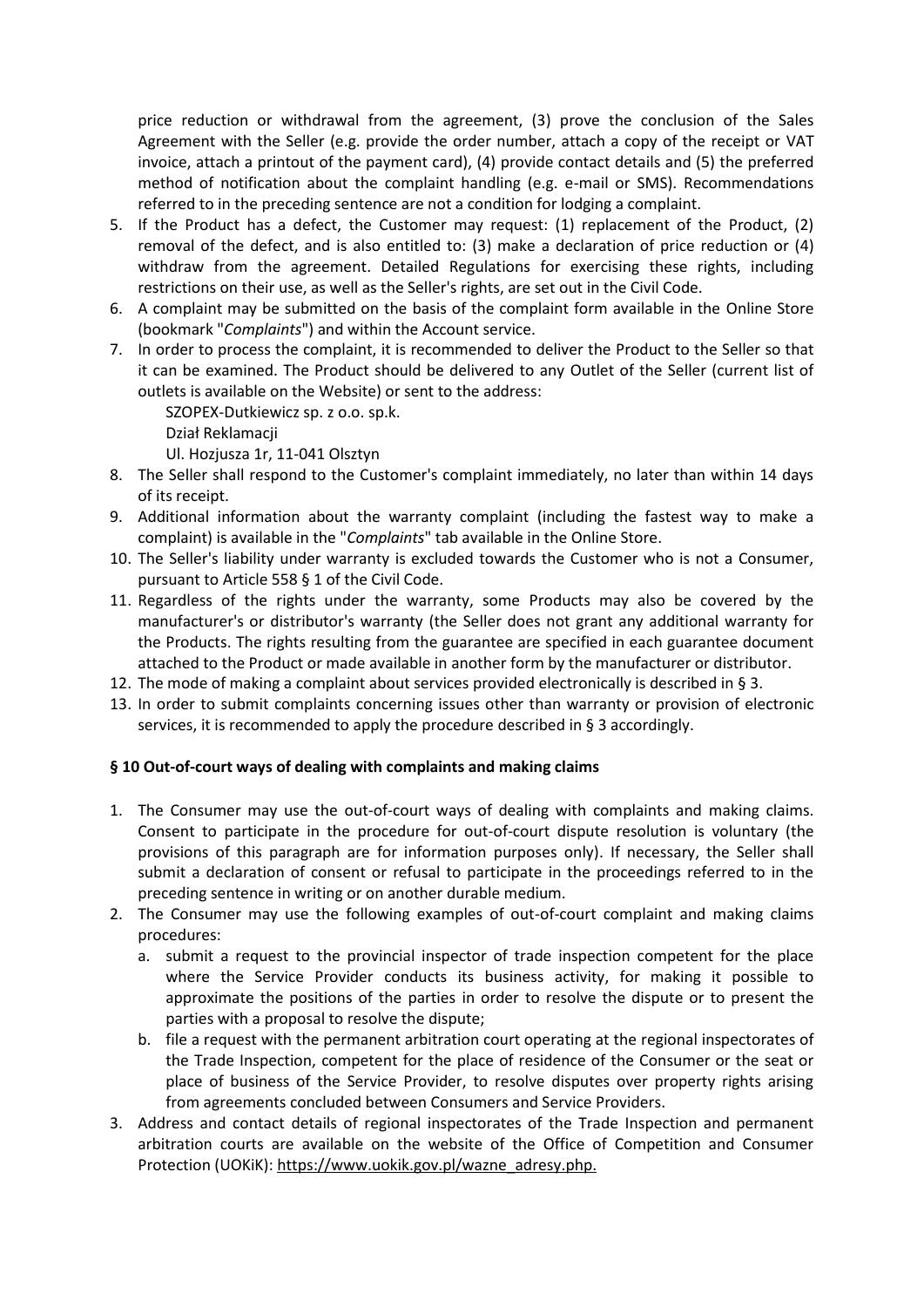- 4. A Consumer may also use the assistance of district (municipal) consumer advocates, whose task is, among others, to provide free consumer advice and legal information on the protection of consumer interests and to act for service providers in matters concerning the protection of consumer rights and interests. In addition, the consumer may turn to social organisations whose statutory tasks include consumer protection (e.g. Consumer Federation).
- 5. A Consumer is also entitled to use the European Online Dispute Resolution Platform (ODR Platform), available at the following internet address: [https:/](https://ec.europa.eu/consumers/odr)/ec.europa.eu/consumers/odr. An ODR platform allowing consumers and service providers to resolve disputes concerning online purchases with the help of an impartial dispute resolution body.
- 6. On the Office for Competition and Consumer's Protection (OCCP's) website you can obtain additional information on out-of-court ways of dealing with complaints and making claims, among others:
	- a. Description of available procedures and contact details of the OCCP contact point: [https://www.uokik.gov.pl/pozasadowe\\_rozwiazywanie\\_sporow\\_konsumenckich.php.](https://www.uokik.gov.pl/pozasadowe_rozwiazywanie_sporow_konsumenckich.php)
	- b. List of institutions dealing with out-of-court settlement of consumer disputes in Poland: [https:/](https://www.uokik.gov.pl/rejestr_podmiot_uprawnionych.php)/www.uokik.gov.pl/rejestr\_podmiot\_uprawnionych.php.

## <span id="page-11-0"></span>**§ 11 Protection of personal data**

- 1. The Seller, as the controller of personal data, processes the Customer's personal data on the basis of generally applicable laws.
- 2. Providing personal data by the Customer is voluntary, but necessary to conclude a Sales Agreement or use certain services provided electronically (in particular: Account, Newsletter).
- 3. Detailed information on the protection of the Customer's personal data is contained in the "Privacy Policy" tab available in the Online Store.
- 4. In matters concerning the protection of personal data, the Customer may directly contact the data protection officer appointed by the Seller by sending a message to the e-mail address: dane@sportowysklep.pl.

## <span id="page-11-1"></span>**§ 12 Change of the Regulations**

- 1. The Seller is entitled to change the Regulations for important reasons, which are: change of legal regulations affecting the rights or obligations of the parties arising from the Regulations, change of the manner of service provision resulting from technical or organizational reasons, change of the scope of services provided (modification, introduction of new services or withdrawal of some services or functionalities).
- 2. The Seller shall inform a Customer about changes to the Regulations by placing the new version of the Regulations in the "Online Store Regulations" tab available at the Online Store and by sending an e-mail message, with information about the change to the Regulations and the new version of the Regulations, to the e-mail address specified by the Customer (in the case of Account Service Customers).
- 3. Any change to the Regulations shall become effective 14 days after the date of its communication in the manner indicated in paragraph 2 above.
- 4. The Customer of the Account service shall have the right to terminate the agreement for the provision of this service at any time (also in the case of non-acceptance of the new content of the Regulations).
- 5. Amendment of the Regulations shall not affect the Customers' rights acquired prior to the entry into force of the new version of the Regulations (in particular with respect to Sales Agreements concluded).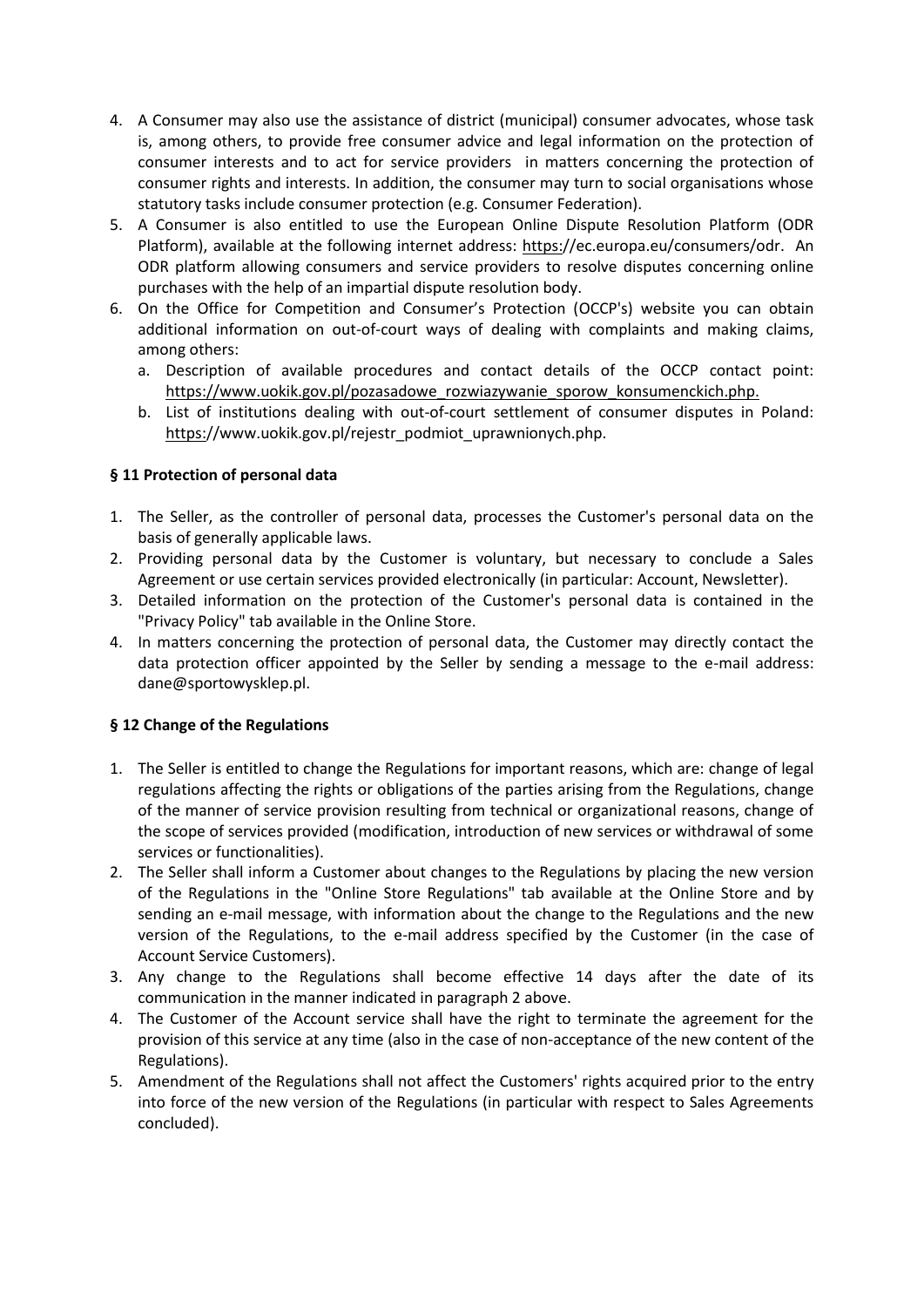#### <span id="page-12-0"></span>**§ 13 Final provisions**

- 1. The Regulations are effective from 25.11.2021.
- 2. The Regulations do not exclude or limit any rights of the Customer (in particular the Consumer), which he/she is entitled to under mandatory provisions of law. Any provisions of these Regulations that are less favourable for the Customer than mandatory provisions of law are invalid, and these provisions shall apply instead.
- 3. Liability of the Seller or persons acting on his behalf for damage to the Customer who is not a Consumer or the person referred to in § 7.13 above is excluded, unless the damage was caused intentionally.
- 4. Any disputes between the Seller and a Customer who is not a Consumer or a person referred to in § 7.13 above, shall be resolved by a competent court for the registered office of the Seller.
- 5. The Customer can access the Regulations at any time via the Internet address: https://skstore.eu/regulations, where the Customer can at any time: obtain, reproduce and record the content of the Regulations. In addition, the Seller makes available, within the Online Store, the content of the Regulations to download in PDF format.
- 6. The use of the Online Store, including electronically delivered services, involves typical risks associated with the use of the Internet, e.g. gaining access to data by unauthorized persons, unauthorized distribution of data, the possibility of spam, the possibility of being exposed to cracking (security breaches) or phishing (password hunting). The Seller has implemented and uses appropriate technical and organizational measures necessary to ensure an adequate level of security of the services provided.
- 7. In matters not regulated herein, generally applicable provisions of Polish law shall apply, and in particular the provisions of the Civil Code, the Consumer Rights Act and the Provision of Electronic Services Act. The provision referred to in the preceding sentence shall not apply if the mandatory provisions of the law indicate other applicable law.